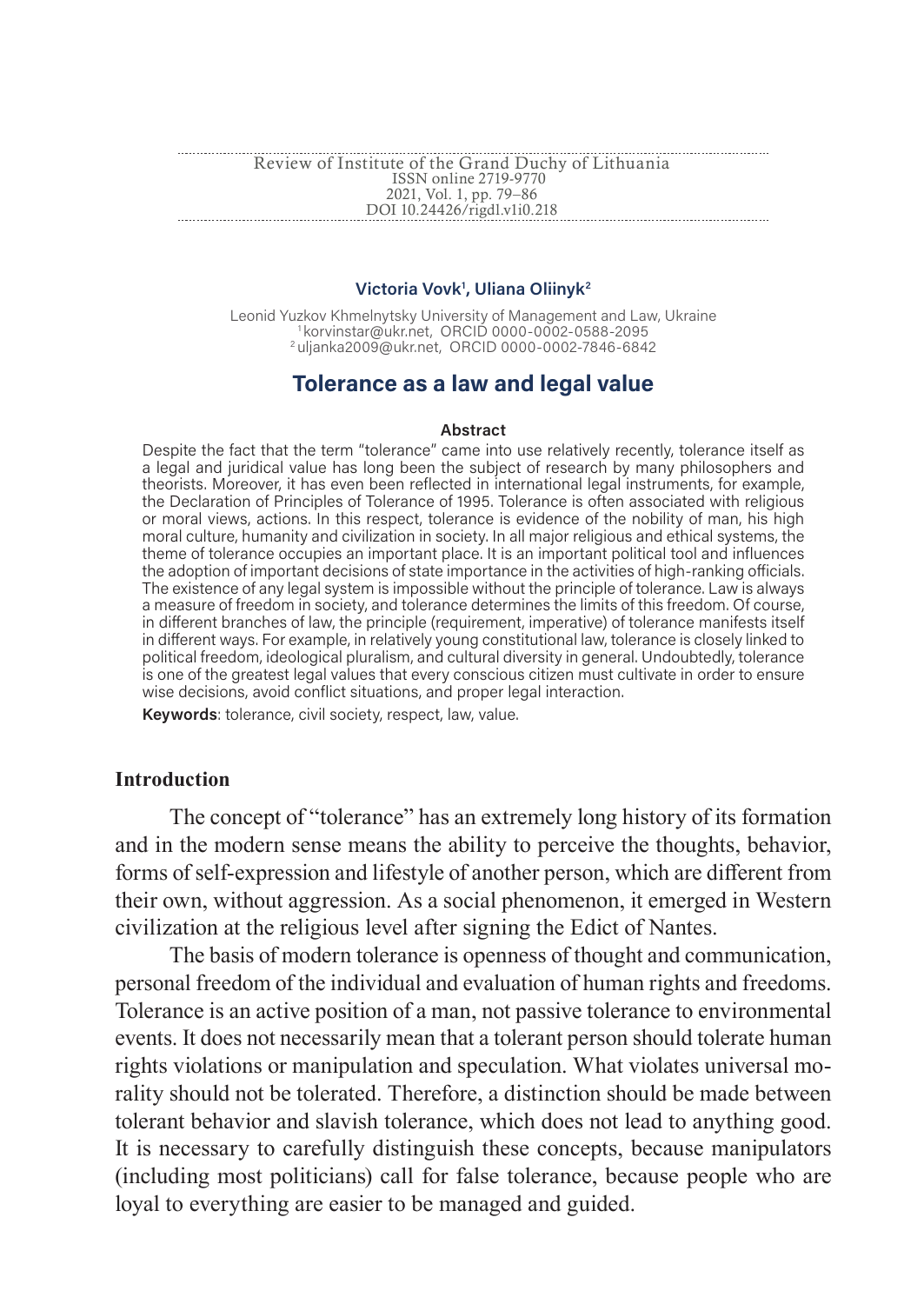Tolerance as a social phenomenon was studied by such thinkers as F.M. Voltaire, John Locke, Dzh. St. Mill, P. Reeker, M. Luther, E. Rotterdam, G. Lessing, J.-J. Rousseau, T. Moore, M. Dammit, N. Bobbio, D. Hyde. This notion was also analyzed by V.T. Busel, D.N. Ushakov, V. Mironov, K. Sparrow, K.A. Panchenko.

### **Research methods**

The study was based on the following research methods: *historical and legal method* helped to identify the essence of tolerance during its development and formation; *systemic method which* contributed to the study of patterns and architectonics of tolerance as a legal phenomenon and legal value; *anthropological method* demonstrated the "human nature" of tolerance; *comparative method* allowed to determine the independence of this phenomenon in comparison with others; *formal-dogmatic method* allowed to clarify the meaning and significance of tolerance in modern society.

The aim of the article is a comprehensive study of tolerance as a legal phenomenon and legal value.

## **Research results**

Today, the topic of legal values in domestic jurisprudence has already passed its Rubicon It became especially widespread at the end of the last and the beginning of this century. Axiological and legal studies or their elements have become forms of "good manners" in the study of legal phenomena. The articulation of the axiological theme and the theme of legal values, in particular within the domestic legal space, was a response to the challenge of contemporary legal science and under the influence of the development of axiological issues in other areas of social science. It should be noted that the concept of "value" in the European cultural space has gone from religious through ethical and aesthetic to ontological, epistemological, methodological and instrumental content. As N. Bobbio once pointed out: "The ideal of tolerance arose only after centuries of brutal religious wars". As for tolerance as a legal value, it "sounded" only in the XXI century, giving rise to even the category of "legal tolerance"1 , which is understood as "a tolerant attitude towards otherness, mediated by legal reality".

The analysis of the scientific literature on the stated problem showed that today in domestic jurisprudence the distinction between tolerance as a value and tolerance as a legal phenomenon, legal and juridical tolerance is insufficient, due to the multifaceted nature of this phenomenon: instruction, both as a norm

<sup>1</sup>Panchenko K., *On the concept of legal tolerance*, "Bulletin of the Ministry of Internal Affairs of Russia" 2017, No. 4, pр. 22–27.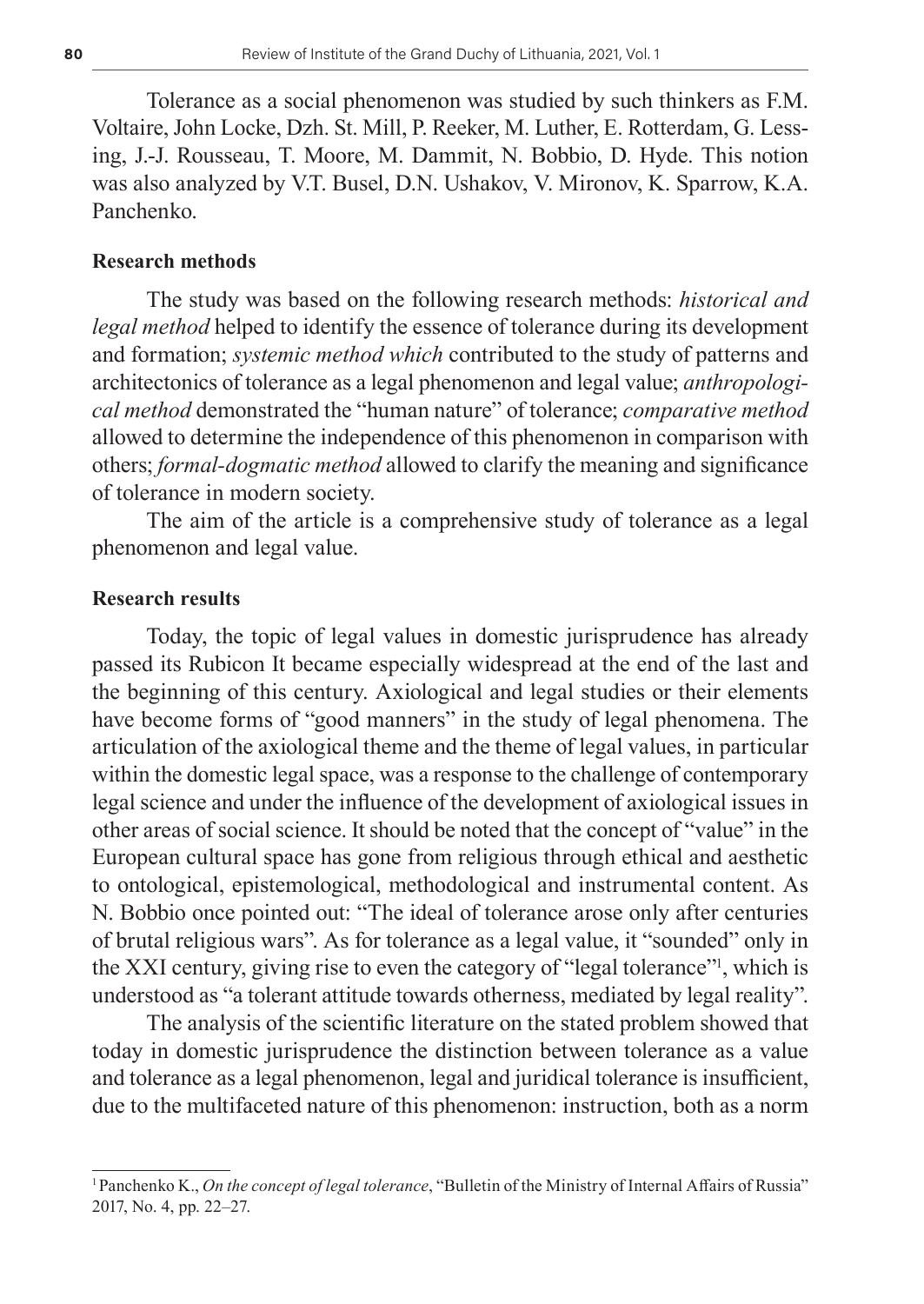of social action and as a political necessity. Tolerance is manifested in various spheres of society (moral, legal, political, religious, economic, etc.)<sup>2</sup>.

Differentiation of concept and phenomenon that affects them is quite a difficult process and the result of serious mental activity. Considering the chosen subject of research (the concept that denotes the phenomenon or the phenomenon itself) it is necessary to mind the content of each specific scientific intelligence. It is clear that the research of the phenomenon will be dominated by empirical and substantive aspects and they will be examples of ontologically oriented works, while a high level of generalization and techniques of abstract thinking will be presented in studies of the concept of a particular phenomenon and these studies will have epistemological content. This is exactly what G. Lotze remarked in the 19th century, separating the sphere of value definition from the sphere of phenomena of reality (facts) and their cognition (truths) and giving the concept of "value" a categorical meaning that is important both for being and for cognition<sup>3</sup>.

What do we have in the case of tolerance in law? For the first time the category of "tolerance" in the legal field sounded only in the late twentieth century. This happened on November 16, 1995, when the "Declaration of Principles of Tolerance" was adopted at the twenty-eighth session of the UN General Conference on Education, Science and Culture in Paris. In the text of this document, tolerance was proclaimed as a necessary condition for peace and socio-economic development of all peoples, an important principle of society. Tolerance was defined as "respect, perception and understanding of the rich diversity of cultures of our world, forms of self-expression and self-expression of the human personality; unity in diversity; what makes peace possible facilitates the transition from a culture of war to a culture of peace"; "Tolerance is not concession or indulgence. Tolerance is, first of all, an active position formed on the basis of recognition of universal human rights and fundamental freedoms. Tolerance can in no way be an excuse for encroachment on these core values". It is significant that tolerance in this text has no legal emphasis, it is proclaimed as a condition, a factor, a context for self-realization of the subject (and the collective in particular — culture, people, etc.). Later, "tolerance" will become a worn-out coin for all areas of social sciences and humanities.

On the one hand, we regard tolerance as a value, and on the other, as a phenomenon. Considering the second point of tolerance in law, a significant part of the publications is devoted to it, which scrupulously describes the relationship between tolerance and various types of discrimination, tolerance and

<sup>2</sup>Mironov V.G., *Tolerance as an existential state of the person: social and philosophical aspect: dissertation of the candidate of philosophical sciences: 09.00.11*, Ulyanovsk 2003, http://www.dslib.net/ soc-filosofia/tolerantnost-kak-jekzistencialnoe-sostojanie-cheloveka-socialno-filosofskij.html. 3Panchenko K., *op. cit.*, рp. 22–27.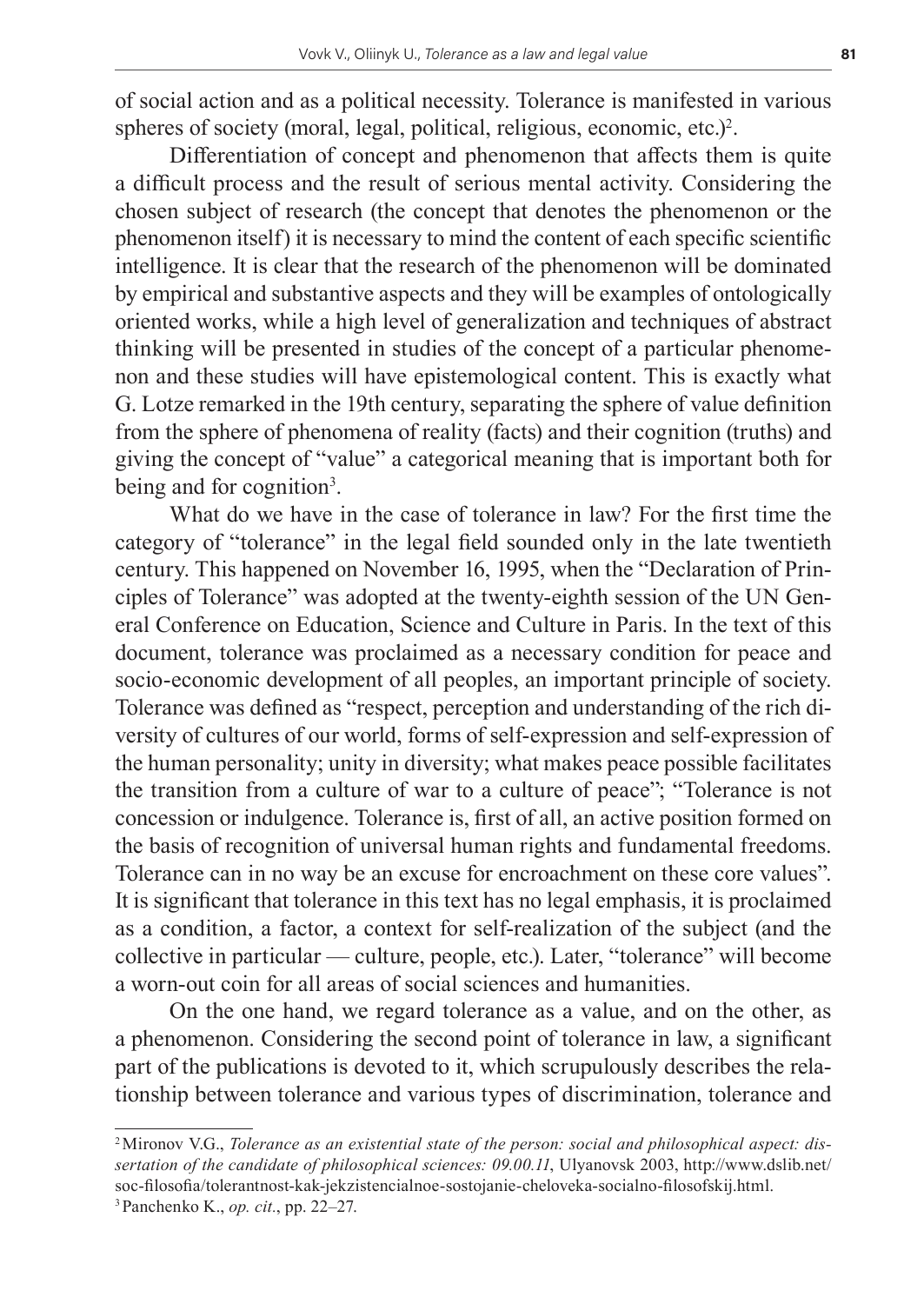legal equality, tolerance and the requirements of tolerance for otherness, and so on. In this aspect it is a question of carefully worked out social matter and classification of antipodes "tolerant — intolerant". To prove their rightness, the authors refer to the rules of international documents and provisions of domestic law, as well as indicate the ways and means of implementing the rules of international law in terms of tolerance in the domestic legal reality. Which actually means: "The manifestation of legal tolerance through legal permission can be reflected directly in the formulated text of the normative act or follow from a set of legal norms. Thus, the permit as a way of legal regulation allows to promote the establishment of human rights and law and order by revealing the subject of tolerance. The limits of permissible behavior other than permission are determined by prohibitions. In turn, permits and prohibitions are organically the same<sup>24</sup>. Attempts to "make" tolerance a legal phenomenon are also guidelines for representatives of various legal specialties and law enforcement. It should be borne in mind that the texts of such recommendations contain specific algorithms for both language and behavior.

Thus, tolerance appears as one of the system-creating and architectural elements of social reality, which must be organized, regulated and protected by current law, the order of inter-individual relations, i.e. legislation.

Then, another question arises: is tolerance a legal value if it needs to be protected by legal means and instruments? Obviously, this question needs a reasonable and detailed answer. To answer this question, we need to make another digression. The vast majority of lawyers and jurists do not differentiate between the concepts of "law" and "legal". This distinction of real existential forms of law is presented in the field of philosophical and legal research and is focused on the metaphysical comprehension of the essence of law. Without going into the details of the problem, we emphasize that "legal" means "secondary" system of inter-individual regulations, and "legal" refers to the written, sanctioned by the state, the will, which is given through the system of current legislation. According to this approach, it becomes clear why tolerance is distinguished as a legal and juridical value. Legal values are also called instrumental, technical values.

Tolerance as a legal value, i.e. a requirement enshrined in legal documents. It is a precautionary tool aimed at requiring compliance with prescribed algorithms of behavior in cases where society does not work tolerance as a legal value, because "[…] where external relations come into play with other persons, where a person by his actions interferes in the legal sphere of another person,

<sup>4</sup> *Ibidem*, рр. 24–25.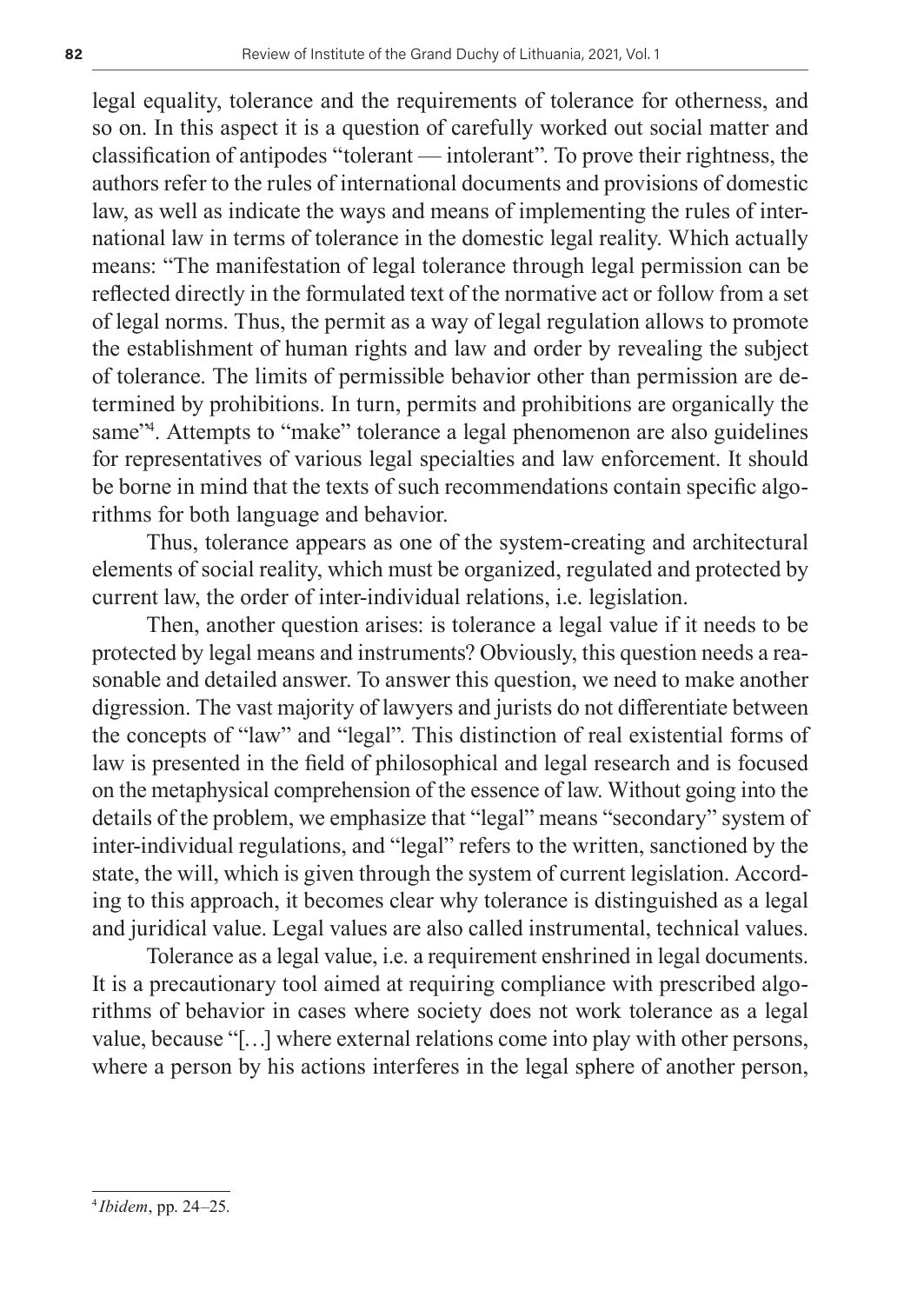the state can and should act with its right"5 , but tolerance as a legal value cannot be a "constitutional consensus" codified in law as a civil law<sup>6</sup>.

As for tolerance as a legal value, the formulation and consolidation of which takes place in the provisions of positive law, it is actualized when the society does not work ideological and ideological guidelines, one of which is tolerance as a value (including as a legal, this is what you can explain the legislative enshrinement of religious tolerance). We are talking about the formation of rational, enshrined in regulations notions of tolerance, which today are mainly based on the idea of human rights and other liberal values<sup>7</sup>. Tolerance as a legal value, in terms of content and technical functions, is closely related to the political. At the present stage, this is reflected in the political courses of states, taking into account globalization processes, in particular, it is presented in the realities of today's Ukraine: "The Union is based on the values of respect for human dignity, freedom, democracy, equality, the rule of law and respect for human rights, including the rights of persons belonging to minorities. These values are common to the Member States, in a society dominated by pluralism, non-discrimination, tolerance, justice, solidarity and equality between women and men"8 .

If we talk about tolerance as a legal value, we need to go beyond the current legislation and other political and legal phenomena. In the sense of legal value, tolerance is an organic component of law as a cultural phenomenon, and therefore: "The relationship between law and tolerance is deeply substantive in this sense, because they appeal to common cultural codes. Human rights-oriented law, as well as tolerance, is possible only in a culture that carries the ideas of tolerance. And vice versa: tolerance is possible only in those communities where respect for human rights is a social maxim, as it is impossible to question"<sup>9</sup> . Thus, tolerance as one of the elements of culture is the code of this culture and the mentality of the bearers of this culture. And this, in the course of further reflection, leads to the conclusion that tolerance as a legal value and cultural code is organically connected with legal, religious and moral realities.

From such positions, the fact of formation and consolidation of tolerance as a legal value in society is obvious, it is formed on the basis of "natural" chan-

<sup>5</sup>*History of the European mentality*, ed. P. Dinzel Bacher, Lviv 2004, p. 512.

<sup>6</sup>Shebzukhova F.A., *The mental foundations of tolerance in a multi-ethnic society: dissertation of Doctor of Philosophy: 09.00.11*, Rostov-na-Donu 2004, р. 3.

<sup>7</sup> *Ibidem*, р. 3.

<sup>8</sup>Hapunenko A.V., *Tolerance as a criterion for accession to the European Union*, [in:] *European integration in the context of modern geopolitics: collection of scientific articles based on the materials of the scientific conference*, Kharkiv, May 24, 2016, Kharkiv 2016, p. 299.

<sup>9</sup>Horobets K.V., *Axiosphere of law: philosophical and legal discourse*, Odessa 2013, http://dspace.onua. edu.ua/handle/11300/1908.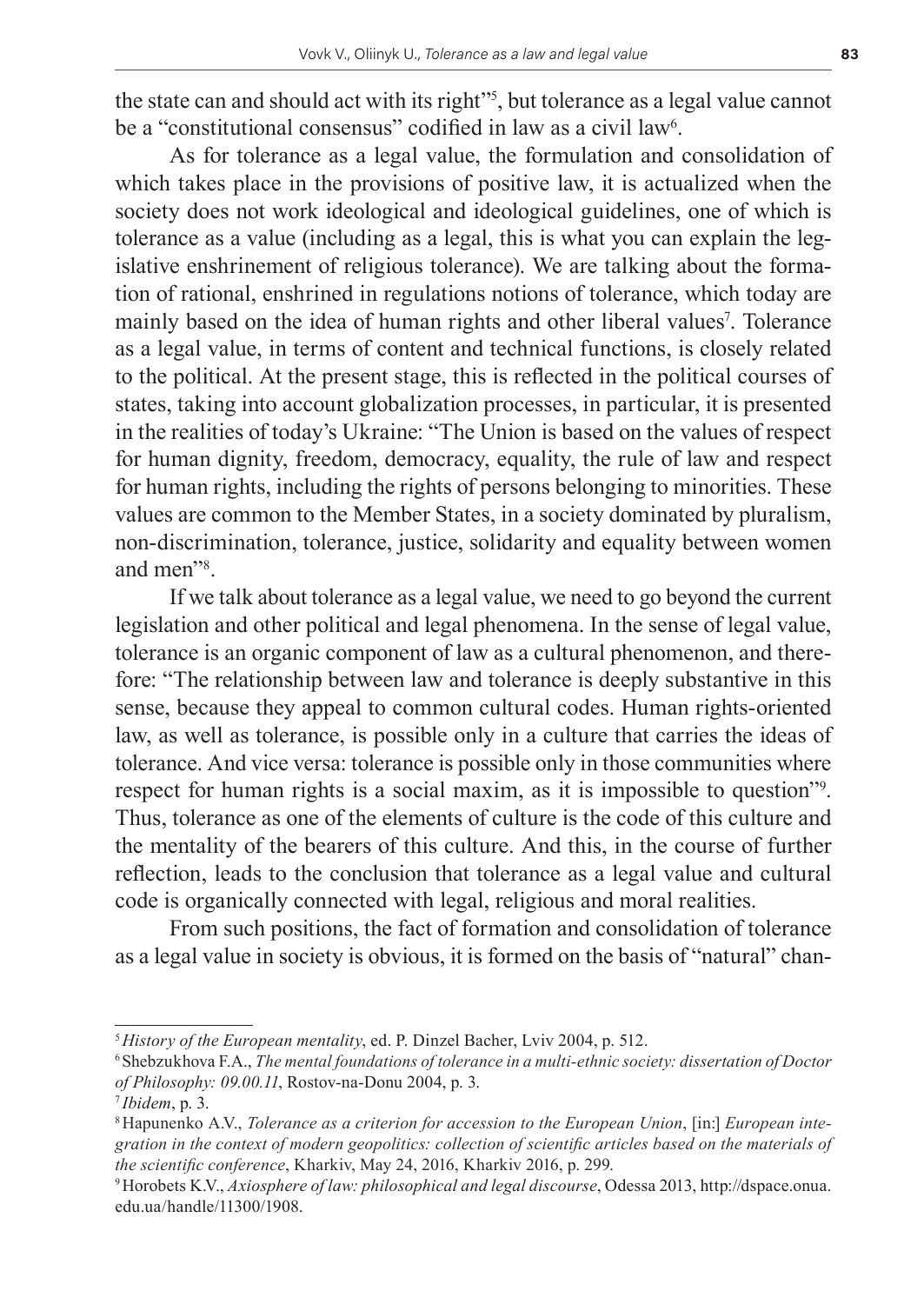nels — educational practices in the family, religious organizations, educational institutions, media, and not through the tools of positive (legal) rights.

In this sense, tolerance is part of the value-ideological range of a particular culture: "Tolerance involves not just concessions or indulgences to other religious, gender or national characteristics of people, but, above all, the recognition of each individual as equal in human rights and freedoms, i.e. tolerance requires an active civil position to protect everyone's right to their cultural identity"10.

However, the main problem of tolerance lies in the relationship of this concept with respect. Respect is the pinnacle of an individual's activity, dictated by his actions, not by his high status in society, and tolerance is a path to true respect that cannot be instilled by force.

Along with tolerance, one should cultivate compassion for others, which is an expression of external and internal freedom, as the ability to make informed choices between alternative points of view and ways of behaving.

It is important to emphasize that tolerance of another's point of view does not mean abandoning one's criticism or one's own beliefs. It means recognizing pluralism. Tolerance is especially needed in those areas where there is no precise criterion for assessing and proving the superiority of any views, principles or decisions (whether it is a matter of religious faith, moral beliefs, national traditions, etc.).

Tolerance as a legal value has a deep moral content, because it exists only where the Other is recognized as the same value as I am, despite the presence of n-no number of differences between us.

The idea of the Other as a full-fledged subject of law is the basis and foundation of tolerance as a legal value. Cultural studies only confirm this position. For medieval Europe, tolerance as a legal value is obvious and sufficient for the architecture of living space.

Christianity establishes a single scale in the normalization of the behavior of believers, which is equality in God. In fact, in Christianity tolerance is clearly represented as a legal value: everyone takes his place in the natural order of things created by God; each is self-sufficient and at the same time equal to other Christians, regardless of gender, nationality and age (the Apostle Paul said: "There is neither Jew nor Gentile; there is neither slave nor free; there is neither male nor female; for ye are all one in Christ Jesus").

The modern interpretation of tolerance as a legal value can be represented as a conscious and accepted right of the Other to be the same subject of law as You, regardless of its specific features. Another is also a Man like you. To paraphrase W. Schild, it can be argued that tolerance as a legal value can be effective provided that each member of society builds its behavior on their inner

<sup>10</sup>Bachynyn W.A., *Moral and legal philosophy*, Kharkiv 2000, р. 207.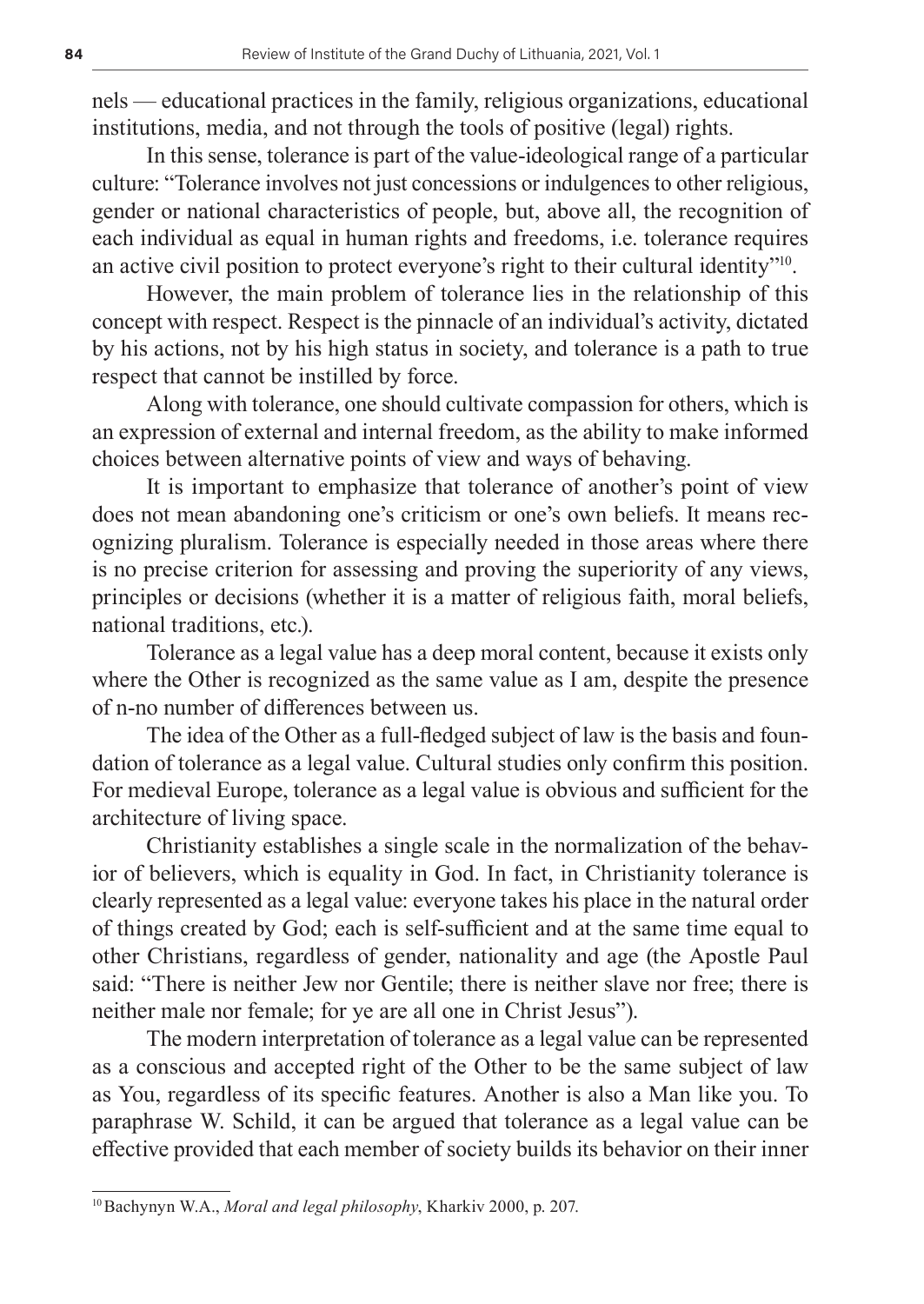convictions, conscience, realized in the recognition of the dignity of the Other, freedom of conscience of the Other, recognition of free territory as the right to develop one's personality $l^1$ .

Tolerance as a legal value can be a concretization of tolerance as a socio-cultural value, which focuses on the recognition of the right of another person to be different. Tolerance is the art of living with dissimilar people, as cultural diversity is growing, including religious and ethnic diversity. We generally live in a world of diversity. Tolerance as a civilizational norm in a world of diversity helps us, on the one hand, to remain ourselves and, on the other, to enter into dialogue with other cultures and to accept all that they are rich in. This is the key to the development and stability of any system. Therefore, tolerance is not just good wishes, not only kindness. In fact, it is an evolutionary norm that helps man to be human $12$ .

It should be noted that when talking about tolerance as a legal value, it should not be said that it is inherent in birth. Of course, it needs to be educated by improving its level of legal culture, general education.

# **Conclusions**

As an important element of the culture of communication, tolerance is nowadays a necessary condition for the social unity of people of different beliefs, cultural traditions and political ideas. In this respect, it acts as a unity of spontaneously-negative perception of another (rejection, condemnation) and positive her actions; tolerant acceptance is not the same as indulgence in another or forced reconciliation.

Tolerance as a legal value is the result of the free choice of the subject, and as a legal value it becomes the bearer of coercive measures of influence. Tolerance is often seen as a legal value in tandem with equality. Again, it is the equality of free subjects of law within the current legislation. The current legislation is changeable in time and space, is the result of the voluntarism of authorized persons and bodies, which brings subjectivism to the legal norms on tolerance.

Tolerance is a key moral principle of civil society. At the same time, experience shows that absolute tolerance opens the way to arbitrariness and violence; so that under no circumstances should tolerance turn into indulgence in evil, in particular tolerance of encroachments on liberty and moral dignity. Tolerance as a legal value, by and large, is the other side of tolerance — the legal value. Tolerance as a legal value is the result of the free choice of the subject, and as

<sup>11</sup>Lotze G., *Fundamentals of practical philosophy* [translated from German by J. Ogus], St. Petersburg 1882, p. 52.

<sup>12</sup>Asmolov O.G., *From the culture of usefulness to the culture of dignity*, http://newacropolis.org.ua/ articles/vid-kultury-korysnosti-do-kultury-hidnosti.